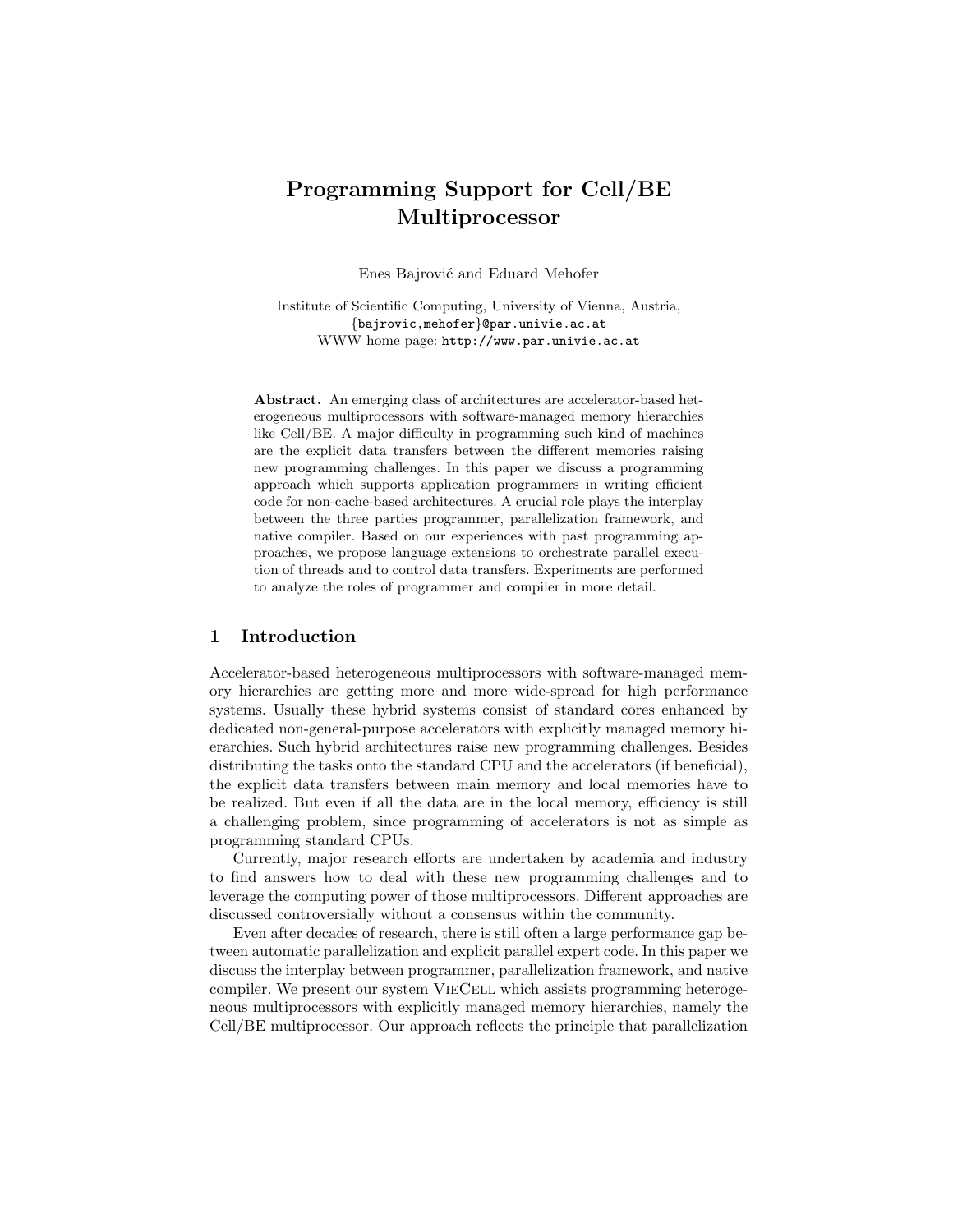must be under programmer control—efficient parallel algorithms can be developed by programmers only and cannot be generated automatically from sequential code. A small number of directives controls parallel execution. In fact, we only add a coordination model to the sequential programming language C. Our application domain are scientific applications which are usually characterized by floating point operations on large data arrays.

The paper is organized as follows. Section 2 discusses the interplay between programmer, parallelization framework, and native compiler which is the key for supporting heterogeneous multiprocessors successfully. The programming approach is illustrated in Section 3 together with an example. Runtime measurements and optimizations for Cell/BE are presented in Section 4. The paper concludes with related work in Section 5, and a summary in Section 6.

## 2 Efficient and Portable Programming of Architectures with Software-Managed Memory Hierarchies

While chip multiprocessors (CMPs) alleviate problems known as *power wall* or instruction-level parallelism (ILP) wall, they increase the programmability wall. On the one hand, program development for multi-core processors, especially for heterogeneous multi-core processors, is significantly more complex than for single-core processors. On the other hand, programmers have been traditionally trained for the development of sequential programs, and only a small percentage of them have experience with parallel programming. In the past, programmers could trust that compilers succeeded to pass the increased computing power of next processor generations to applications without high porting effort. This was due to relatively homogeneous processor designs even from different hardware vendors with instruction-level parallelism supported at hardware level. The architectural change to CMPs, however, affects the programmer in several ways. On the one hand, thread level parallelism (TLP) must be exploited effectively and efficiently. In general, this cannot be done automatically by a compilation system, but requires assistance by the programmer. On the other hand, multicore architectures differ significantly requiring that applications must be adapted to the various platforms. This porting problem is worsened by the fact that the average lifetime of hardware is about 5 years, whereas the average lifetime of applications is about 20-30 years.

A crucial role in addressing the programmability wall plays the relationship between the three involved parties programmer, parallelization framework, and native compiler. Experiences in the past have shown the limits of parallelizing compilers. Above all, parallelizing compilers will fail for programs which do not exhibit parallelism, since sequential algorithms have been used. Consequently, parallelization must be under programmer control—efficient parallel algorithms can be developed by programmers only and parallelism shall not be hidden. Directives must be provided for the programmer to control the parallel activities and to manage the explicit data transfers at a high level in a machineindependent way.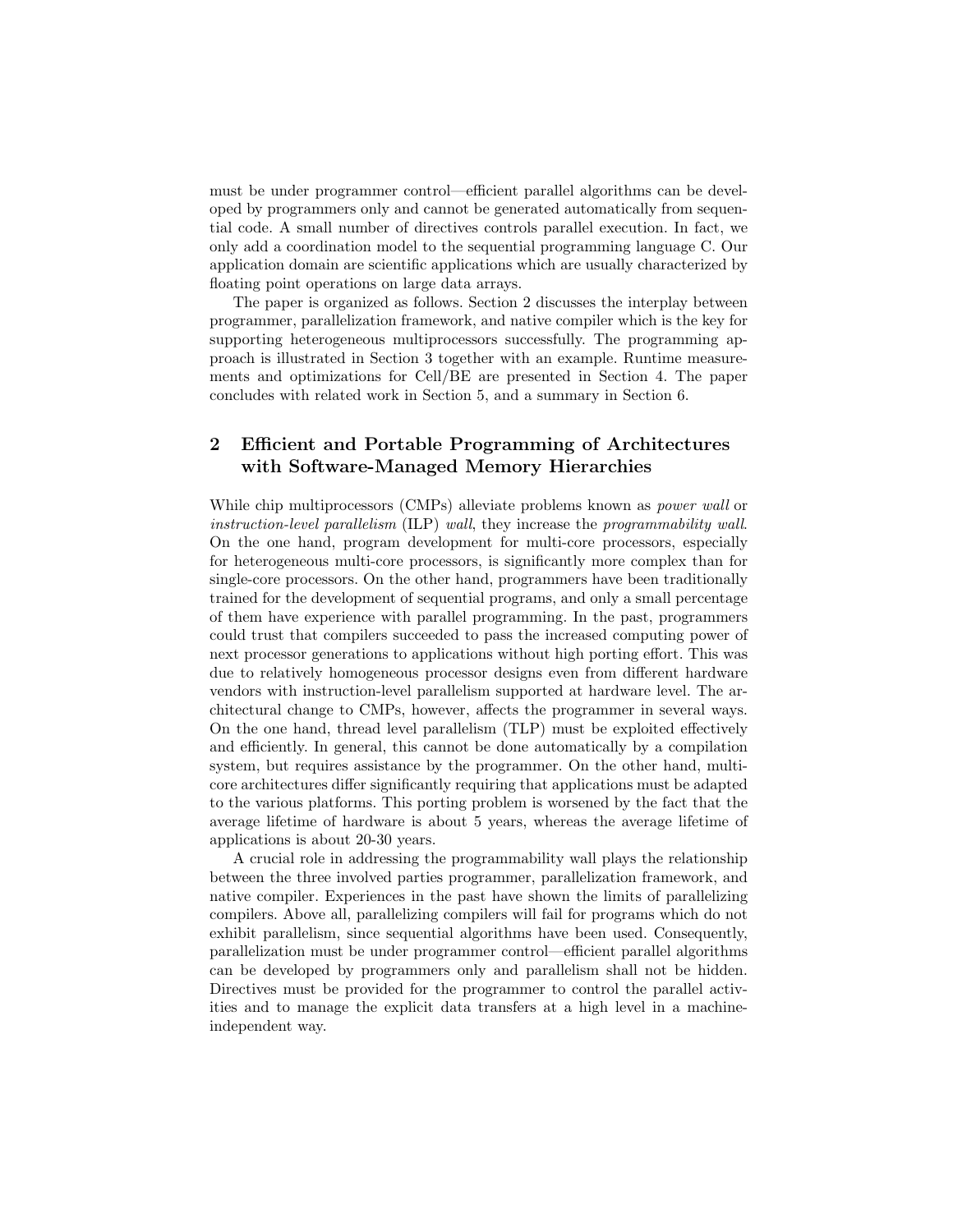Basically a parallel program can be separated into computation and coordination [8]. The computation model allows a programmer to write a single-threaded computational activity, whereas the coordination model supports thread creation, data transfer, and synchronization. A discussion of integration vs. separation can be found in Gelernter and Carriero [8]. It is highly interesting that most of the arguments apply in these days too. In the year 1992 parallel programming was dominated by message-passing and the need for better programming support. In response to the emerging architectures of that time it is said "diversity with respect to language, hardware platform, physical location ... will be normal in the new  $era''$ —a sentence which still applies nowadays.<sup>1</sup>

In the following we summarize the distribution of duties between programmer, parallelization framework, and native compiler.

- Programmer. The programmer controls parallelization explicitly. For portability reasons, it is the goal that the code is written in a machine-independent way.
- Parallelization framework. The parallelization framework supports the coordination model. The framework realizes tasks like thread management, data transfers, or machine specific optimizations during the parallelization process—tasks which can be handled by an environment successfully and which should not be dealt with by the programmer for portability reasons. Examples of machine specific optimizations are (1) splitting of big data chunks to fit in the small local memories, (2) aggregation of small data transfers to larger pieces, (3) hiding transfers with computation (e.g. double buffering), (4) streaming optimizations, or (5) eliminating synchronization points.
- Native compiler. The native compiler optimizes the code assigned to the computing device. In addition to optimizations common for object code compilers, optimizations like vectorization (if a vector unit exists), loop unrolling, or software pipelining shall be supported.

## 3 Overview of Programming System VieCell

Our system VieCell targets heterogeneous multiprocessors, namely Cell/BE, with a main CPU and a number of accelerators or co-processors with local memories. In case of Cell/BE, the main CPU is the PPU (Power Processor Unit) and the accelerators are called SPUs (Synergistic Processor Units). Data transfers between main memory and local stores are managed explicitly and not implicitly with e.g. load/store instructions. Typically, the main processor and the accelerators have different instruction sets.

Parallelization is fully controlled by the programmer. Since the computation model is covered by programming language C, the coordination model has to be addressed only. The extensions for the coordination model have been realized

<sup>1</sup> By the way, message passing is still the dominating programming paradigm for scientific applications.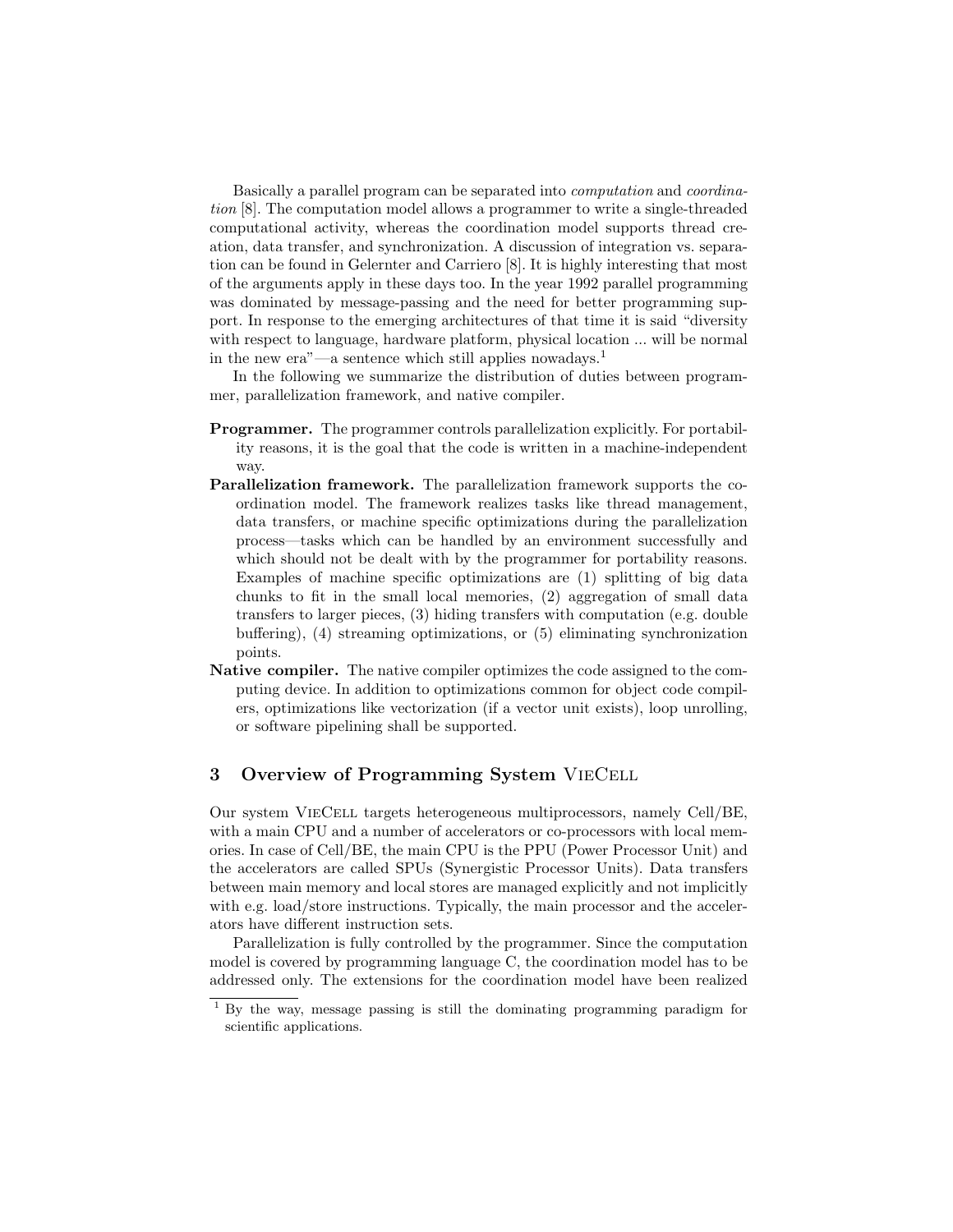with directives embedded in the sequential language. Ignoring the directives results in a semantically equivalent sequential version of the program.

The basic computational unit which can be executed in parallel is an SPU function extended by a parameter in/out-description which are spawned on the SPUs. The data transfers take place at function invocation and return, and constitute the execution context of the SPU function. Hence, data transfers are aggregated to larger pieces which reflects the shopping-list parallelization strategy as proposed by Cell/BE chief scientists [10] for such kind of architectures.

For Cell-like architectures it is an obvious approach that at program start-up a single master thread is created on the PPU which exists for the duration of the whole program and which starts executing the program sequentially. When the master thread encounters a parallel loop, slave threads are created for each SPU to control parallel execution. The task of each slave thread is to load the executable of an SPU function onto the SPU, transfer at the beginning the data to the local memory, and write the result back to main memory. After termination of all slave threads, the master thread in the PPU continues execution. Thus the PPU acts as orchestrator responsible for realizing work distribution and coordinating parallel execution.

Parallel execution is controlled by a small number of directives:

- pragma parallel. When the master thread reaches a parallel loop, the PPU loads the binary of the SPU function onto the SPUs and distributes the work between the SPUs. The body of a parallel loop contains exactly one SPU function call and the programmer asserts that it is legal to execute the function in parallel.
- pragma public. An SPU compilation unit contains exactly one function with the *public*-attribute, called *SPU function*, which is invokable from the PPU.

The *parameter clause* specifies for each parameter whether it is an *in*, *out*, or inout parameter together with the number of data elements to be transferred. The semantics of the parameter transfer is call-by-value-result, i.e. the arrays are copied between main memory and local memory forward and backward.

– pragma comm. The communication-attribute indicates that data structures allocated by the PPU (PPU compilation unit) will be transferred between PPU and SPU. This attribute is used to take care of alignment.

Since we are targeting stream-like applications in the field of computational science, we provide additional notations to steer optimizations for such kind of applications. As an example a parallel matrix-vector multiplication is shown in Fig. 1.

## 4 Experiments on Cell/BE

In this section we discuss experimental results performed on single SPU of a Cell/BE using native IBM XL  $C/C++$  XLC compiler version 10.1 and GNU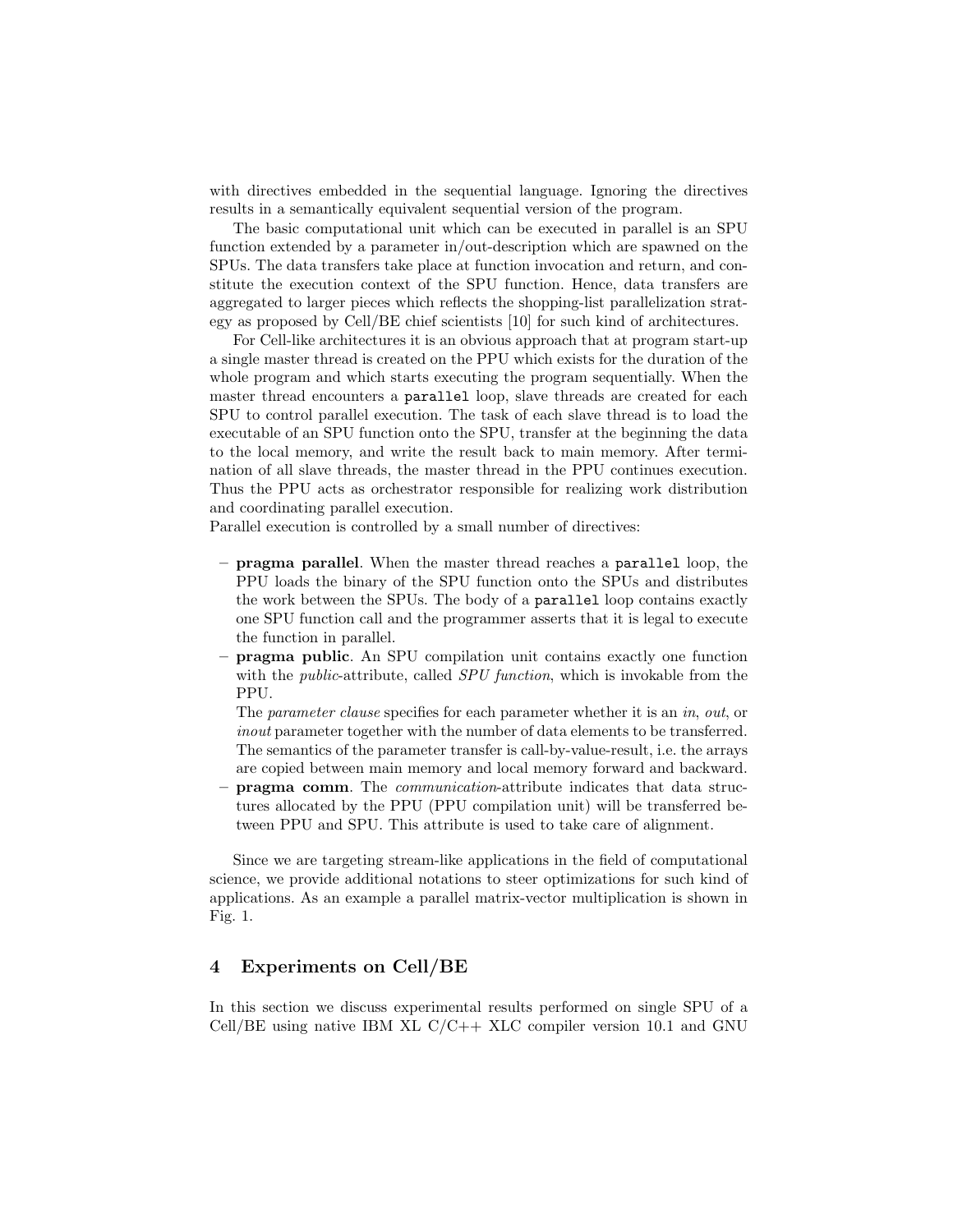```
01 #pragma vie comm
02 float A[M][N], X[N], Y[M];
   .
   .
      . sequential execution
03 #pragma vie parallel
04 for (int i=0; i<M; i++)
05 SPU dot pr(&A[i][0],X,&Y[i]);
   .
   .
     . sequential execution
                               01 #pragma vie public vec1(in,N), \
                               02 vec2(in, N), \quad03 vec3(out, 1)
                               04 void SPU_dot_pr(float vec1[],
                               05 float vec2[],
                               06 float vec3[])
                               07 {
                               08 float sum=0;
                               09 for (int j=0; j<N; j++) {
                               10 sum+=vec1[j]*vec2[j];
                               11 }
                               12 vec3[0]=sum;
                               13 }
```
Fig. 1. Matrix-vector multiplication.

(a) PPU user code. (b) SPU user code.

GCC open source compiler shipped with Cell SDK 3.1 (both with  $-03$  optimization flag).

Cell/BE is a heterogeneous multiprocessor with an IBM Power processor core, called PPU (Power Processor Unit), and 8 specialized accelerators or coprocessors with local stores, called SPU (Synergistic Processor Unit). The PPU and SPU have different instruction sets and the SPU contains a SIMD execution unit. The small local store of 256 KB holds instructions and data and is the only memory directly addressable by the SPU.

The experiments have been conducted on an IBM BladeCenter QS22 with two IBM PowerXCell 8i processors (3.2GHz/1MB L2) mounted in an IBM Blade-Center H chassis. IBM PowerXCell 8i processor is the follow-up model of the Cell processor with much better double-precision floating point performance.

As example we take vector-vector addition and start with a straight-forward implementation (var. A) as shown in Fig.  $2(a)$  and compile it with XLC and GCC. With XLC we got about 3.72 GFlop/s, whereas for GCC we got only 0.13 GFlop/s. The results of XLC are significantly better than for GCC, but the 3.72 GFlop/s obtained by XLC seem to be low either compared to the peak performance of 25.6 GFlop/s.<sup>2</sup>

For vector-vector addition, however, FMA operations cannot be used resulting in 50% of peak performance. Further, since there are three load/store operations vs. one floating-point operation, only one third can be achieved resulting in a maximum sustained performance of 4.27 GFlop/s.

<sup>2</sup> For single precision floating point 2 operations (FMA) are performed on each of the floats in the quad-word per cycle, leading to  $3.2\text{GHz}$  \*  $8 = 25.6 \text{GFlop/s}.$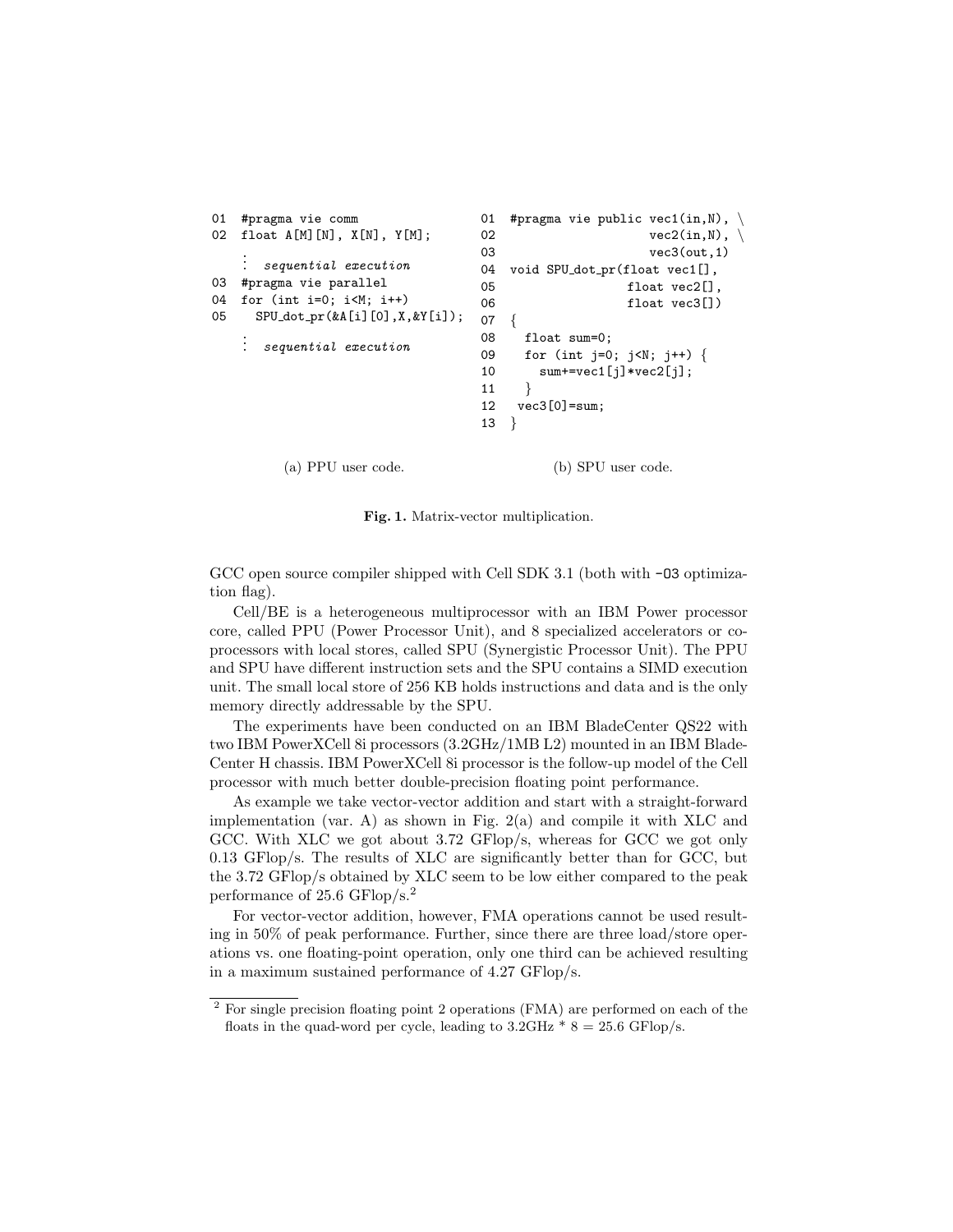```
01 float a[n];
02 float b[n];
03 float c[n];
04
05 for (i = 0; i < n; i++)06 c[i] = a[i] + b[i];(a) Scalar code (var. A).
                                            01 vector float a[n];
                                            02 vector float b[n];
                                            03 vector float c[n];
                                            04
                                           05 for (i = 0; i < n/4; i++)06 c[i] = \text{spu.add}(a[i], b[i]);(b) Vectorized code (var. B).
```

```
vector float x0,x1,x2,x3,x4,x5;
vector float y0,y1,y2,y3,y4,y5;
vector float z0,z1,z2,z3,z4,z5;
    .
.
. pre-loop code
for (i = 0; i < n/4 - 2; i +=6) {
    // Store [i] - [i+5]
    c[i+0] = z0; c[i+1] = z1; c[i+2] = z2;c[i+3] = z3; c[i+4] = z4; c[i+5] = z5;// Compute [i+1] [i+6]
    z0 = spu\_add(x0, y0); z1 = spu\_add(x1, y1); z2 = spu\_add(x2, y2);z3=spu add(x3, y3); z2=spu add(x2, y2); z3=spu add(x3, y3);
    // Load next a: [i+12] to [i+17]
    x0 = a[i+12]; x1 = a[i+13]; x2 = a[i+14];
    x3 = a[i+15]; x4 = a[i+16]; x5 = a[i+17];
    // Load next b: [i+12] to [i+17]
    y0 = b[i+12]; y1 = b[i+13]; y2 = b[i+14];
    y3 = b[i+15]; y4 = b[i+16]; y5 = b[i+17];
}
```
. . . post-loop code

(c) Software pipelining with unrolling (var. E).

Fig. 2. Vector-vector addition.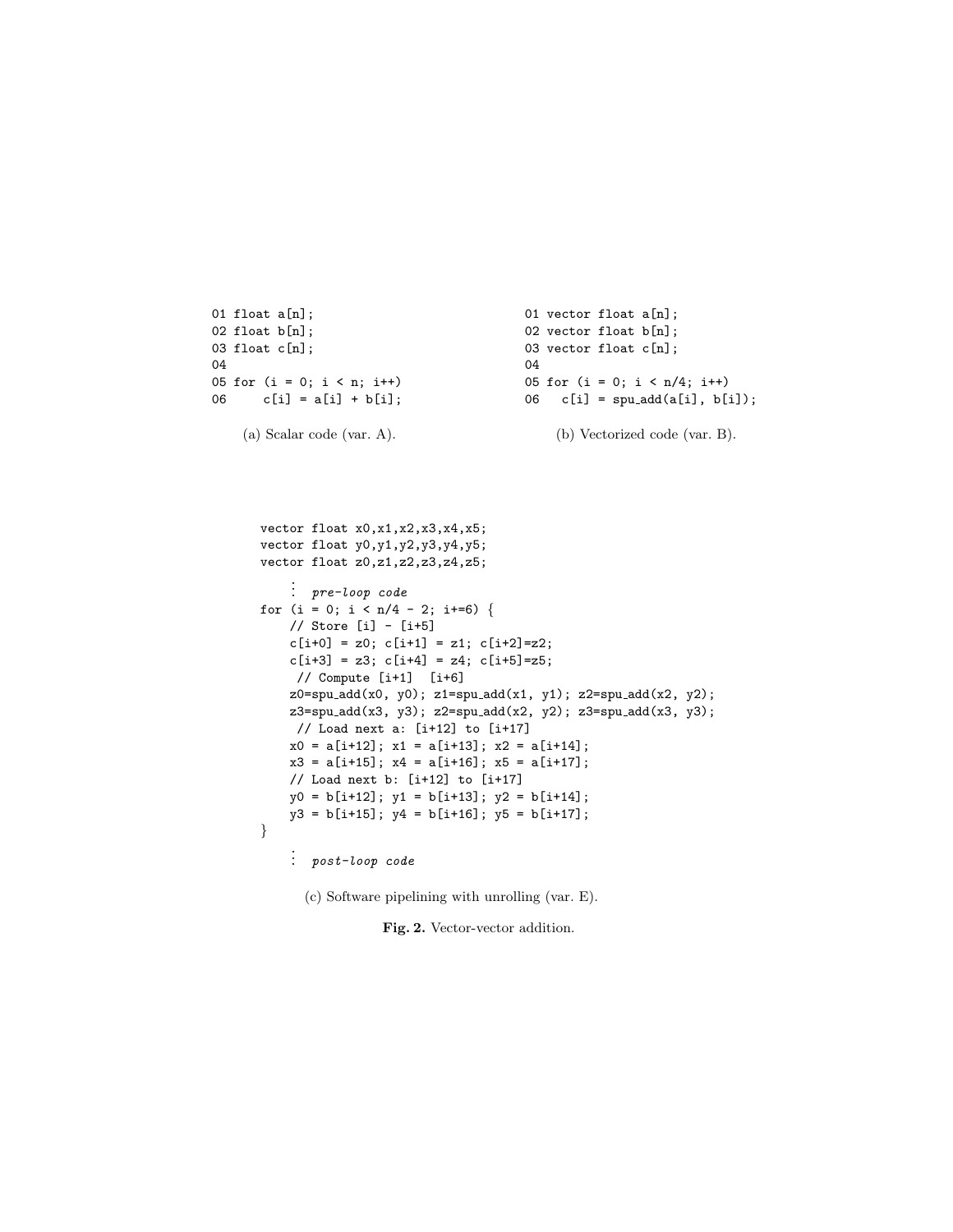Now we try to hand-optimize the code to get with GCC similar performance results like XLC. First we vectorized the code (var. B) as shown in Fig. 2(b). For XLC nothing changed, while with GCC we got 0.78 which is a speedup by a factor of 6, but still far away from XLC.

Explicit loads and stores to enable software pipelining (var. C) resulted in doubling the performance of the code compiled with GCC, with 1.58 GFlop/s, which is a speedup of 12.15 compared to the initial code variant A.

Next, we apply software pipelining and a technique similar to loop unrolling by a factor 2 (var. D) and factor 6 (var. E) as shown in Fig.  $2(c)$ . The SPU has two distinct instruction pipelines supporting dual-issue. Load/store instructions move the data from local store to registers and back with the latency of 6 cycles. On the other hand, floating-point operations take exactly the same amount of cycles. If we consider two pipelines and only loads/stores and floating-add operations, the instruction flow looks like in Fig. 3. With this optimization we got for GCC 3.72 GFlop/s which is a speedup of 30, and for XLC approximately the same result.



Fig. 3. Software pipelining with unrolling.

Finally, we succeeded for GCC to obtain similar performance numbers like for XLC, however, the hand-optimized code is much more complex compared to the initial code version. A summary of the performance numbers can be found in Fig. 4 and a graphical presentation is shown in Fig. 5.

The experiments have shown that XLC manages the complexity of the lowlevel optimizations successfully resulting in good performance numbers. Obviously, optimizations performed by the programmer in order to compensate compiler deficiencies results in non-portable complex code. Further, programmer productivity decreases as well.

#### 5 Related Work

Many research groups from the parallel computing community as well as graphics community work on programming of accelerator-based heterogeneous multiprocessors. Related approaches include CUDA from Nvidia [13], Brook for GPUs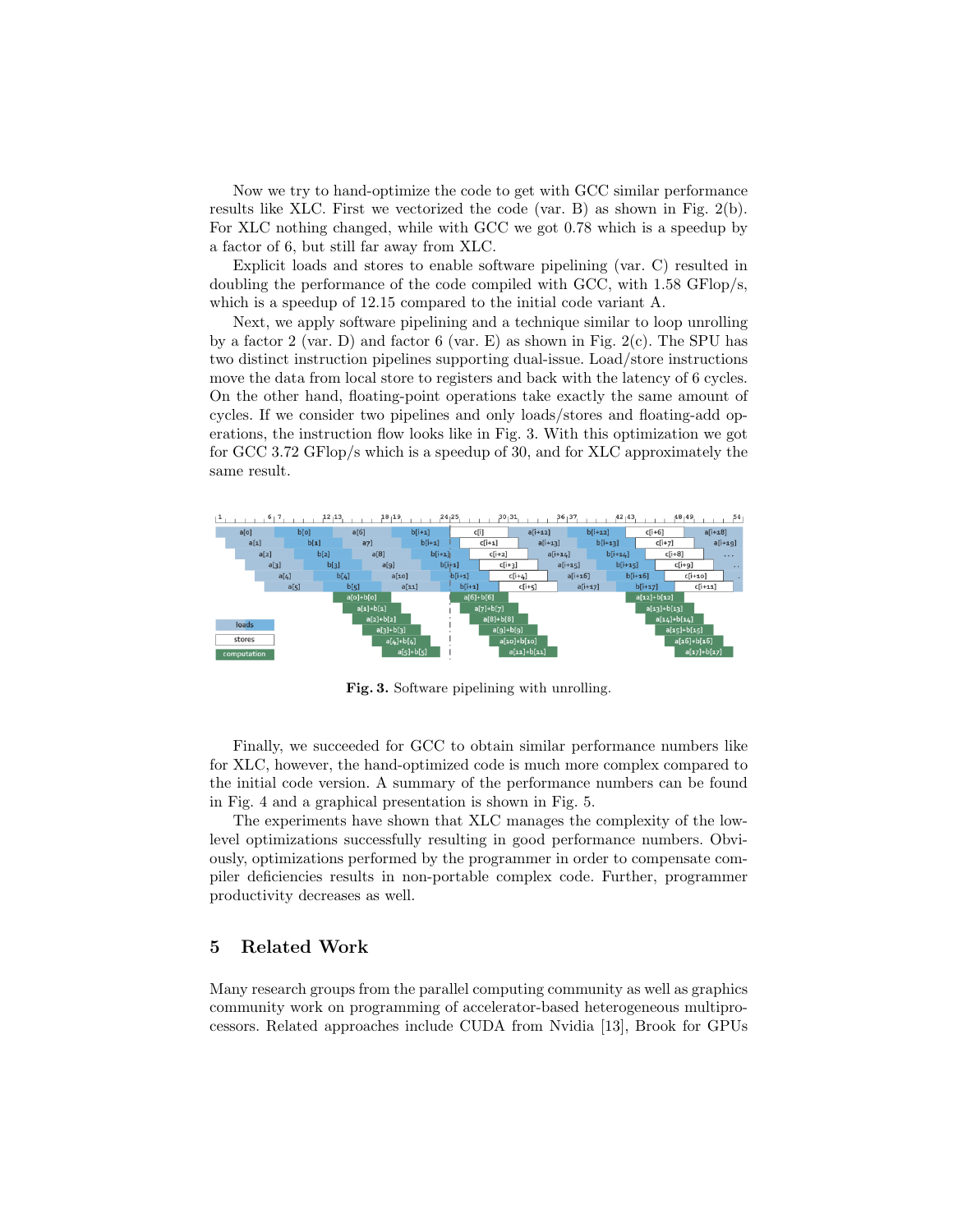| Program variants                                                      | GCC  | $\rm XLC$ | $\begin{array}{c}\n\text{Speedup} \\ \text{GCC/XLC}\n\end{array}$ |
|-----------------------------------------------------------------------|------|-----------|-------------------------------------------------------------------|
| $\text{Scalar}(\mathbf{A})$                                           | 0.13 | 3.72      | 1.00/1.00                                                         |
| Vectorized (B)                                                        | 0.78 | 3.72      | 6.00/1.00                                                         |
| $SW$ Pipelining $(C)$                                                 | 1.58 | 3.72      | 12.15/1.00                                                        |
| SW pipelining with prefetch-<br>$\frac{1}{1.71}$<br>ing 2 elemets (D) |      | 3.81      | 13.15/1.00                                                        |
|                                                                       |      | 3.84      | 30.00/1.03                                                        |

Fig. 4. Performance results as table.



Fig. 5. Performance results: graphical presentation.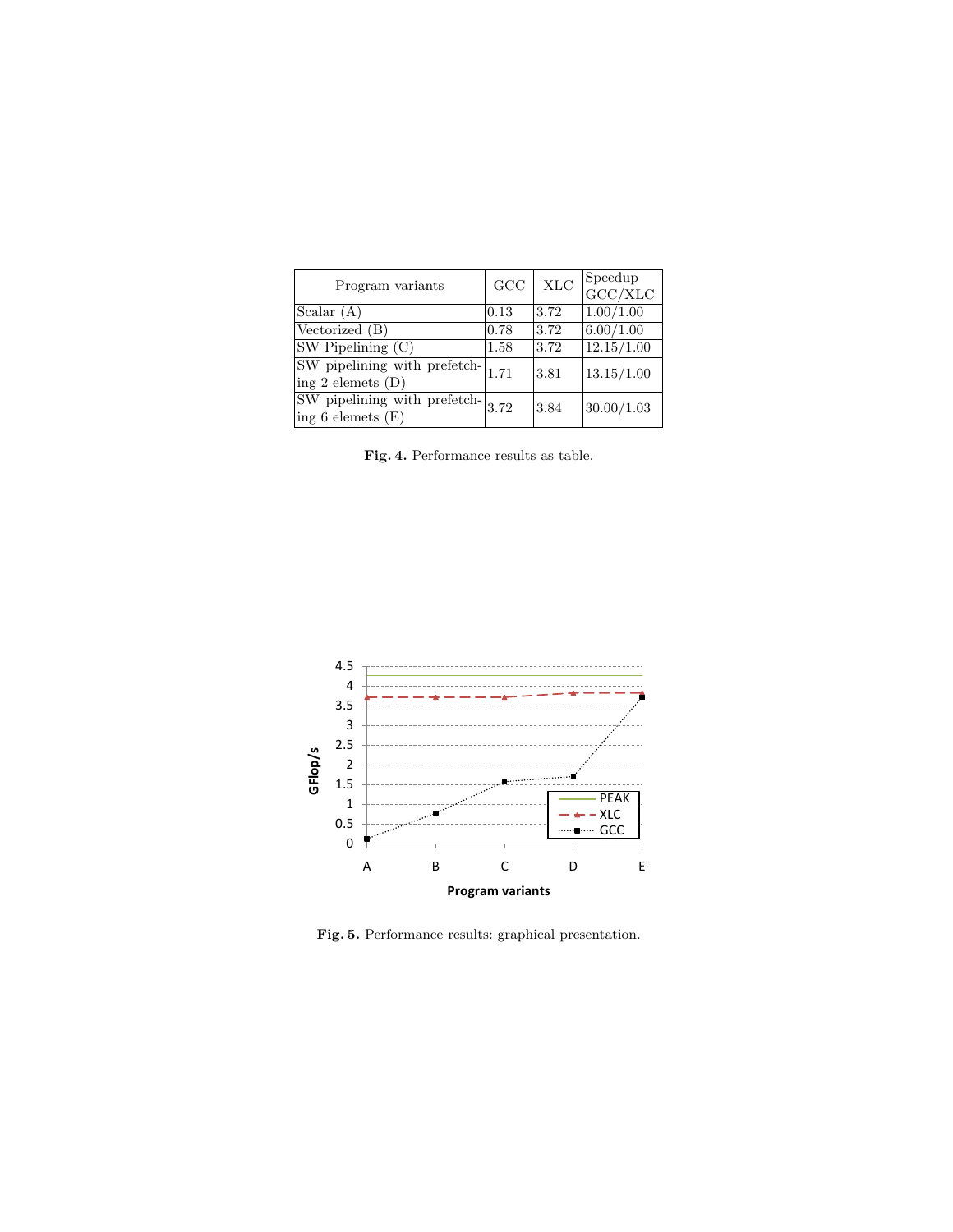from Stanford University [2], StreamIt from MIT [14], HMPP from CAPS entreprise [6], and RapidMind platform from the very same company [11]. Other well-known parallel programming languages include UPC (Unified Parallel C) [5], CAF (Co-array Fortran) [12], Titanium (Java-based) [9], and Sequoia [7]. Higher level of abstractions provide the languages of the HPCS (High Productivity Computing Systems) program of DARPA: X10 (IBM) [4], Chapel (Cray) [3], and Fortress (Sun) [1].

## 6 Conclusion

We discussed the importance of the interplay between the three parties programmer, parallelization framework, and native compiler which is the key for supporting heterogeneous multiprocessors successfully. The programming approach presented in this paper addresses Cell/BE like architectures and is based on a coordination model added to C. The separation between coordination and computation fits specifically to architectures like Cell/BE with PPU as main unit orchestrating the parallel activities and SPUs as accelerators; or even in bigger contexts like the Los Alamos Roadrunner architecture<sup>3</sup> with Opterons as main units and orchestrators and Cell/BE multiprocessors as accelerators.

### References

- 1. Eric Allen, David Chase, Joe Hallett, Victor Luchangco, Jan-Willem Maessen, Sukyoung Ryu, Guy L. Steele Jr., and Sam Tobin-Hochstadt. The Fortress Language Specification. Sun Microsystems, Inc., 1.0 edition, March 2008.
- 2. Ian Buck, Tim Foley, Daniel Horn, Jeremy Sugerman, Kayvon Fatahalian, Mike Houston, and Pat Hanrahan. Brook for gpus: stream computing on graphics hardware. ACM Trans. Graph., 23(3):777–786, 2004.
- 3. B.L. Chamberlain, D. Callahan, and H.P. Zima. Parallel programmability and the chapel language. Int. J. High Perform. Comput. Appl., 21(3):291–312, 2007.
- 4. Philippe Charles, Christian Grothoff, Vijay Saraswat, Christopher Donawa, Allan Kielstra, Kemal Ebcioglu, Christoph von Praun, and Vivek Sarkar. X10: an objectoriented approach to non-uniform cluster computing. In OOPSLA '05: Proceedings of the 20th annual ACM SIGPLAN conference on Object-oriented programming, systems, languages, and applications, pages 519–538, New York, NY, USA, 2005. ACM.
- 5. UPC Consortium. UPC Language Specifications, v1.2. Technical Report LBNL-59208, Lawrence Berkeley National Lab, 2005.
- 6. Romain Dolbeau, Stéphane Bihan, and François Bodin. HMPP: A Hybrid Multicore Parallel Programming Environment. In Workshop on General Purpose Processing on Graphics Processing Units, Boston, MA, October 2007.
- 7. Kayvon Fatahalian, Timothy J. Knight, Mike Houston, Mattan Erez, Daniel Reiter Horn, Larkhoon Leem, Ji Young Park, Manman Ren, Alex Aiken, William J. Dally, and Pat Hanrahan. Sequoia: Programming the memory hierarchy. In Proceedings of the 2006 ACM/IEEE Conference on Supercomputing, 2006.

 $^3$  Since Nov 2008 the fastest supercomputer in the TOP500 list and the first computer breaking the petaflop/s performance barrier.